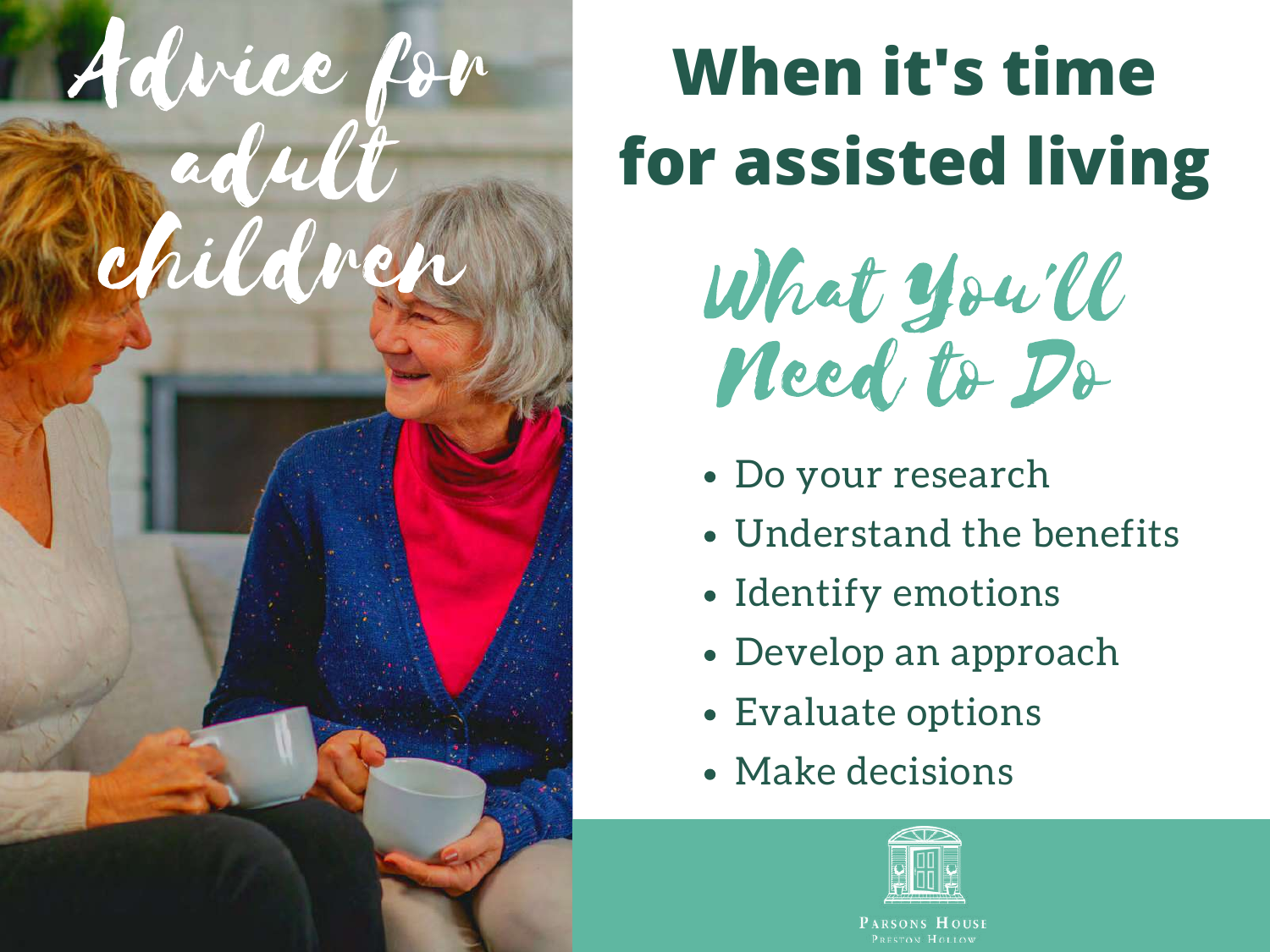

The most important thing to know, the sooner you begin the process the better. It's difficult to make decisions during a crisis.

- Make a list of assisted living facilities you might want to visit.
- Make a checklist of what you are looking for in each community you visit such as activities, wellness care, nutrition, fitness, amenities, services and security.
- Visit the community to see the space, and observe resident interactions.

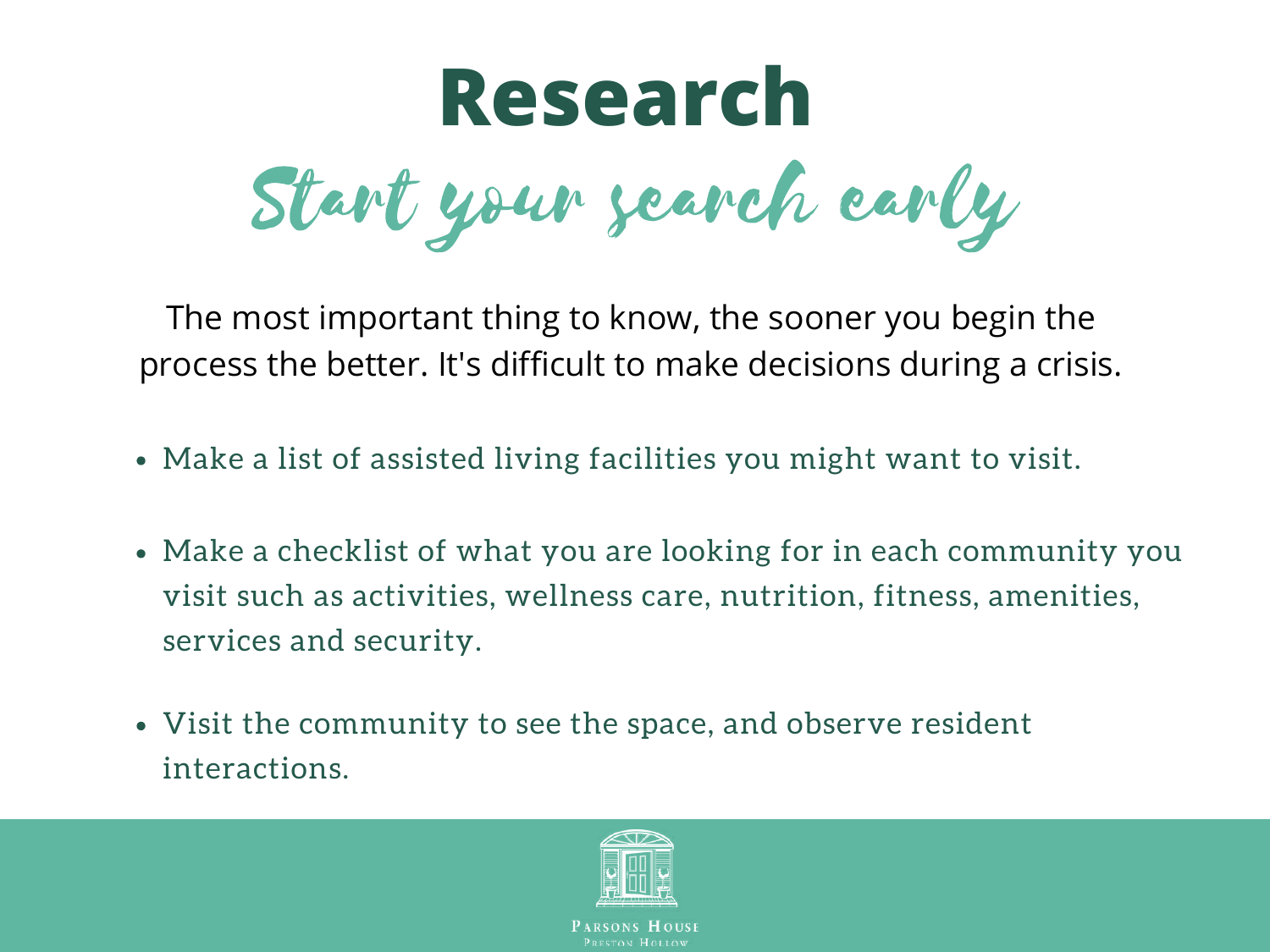## Support for loved ones **Benefits**

While each community is different, assisted living offers services and amenities to focus on important aspects of senior wellness and social connection.

- **Social activities** and outings relieve loneliness and boredom. Staff offers care, empathy and emotional support.
- **Healthy homemade meals** are enjoyable and provide nutritional and hydration needs.
- **Assistance with chores** like housekeeping, gardening, transportation, maintenance and bill paying
- **Assistance with personal care** like showering, grooming, dressing, mobility and continence
- **Medication Assistance, Case Management, and assistance with ADLs** (activities of daily living)

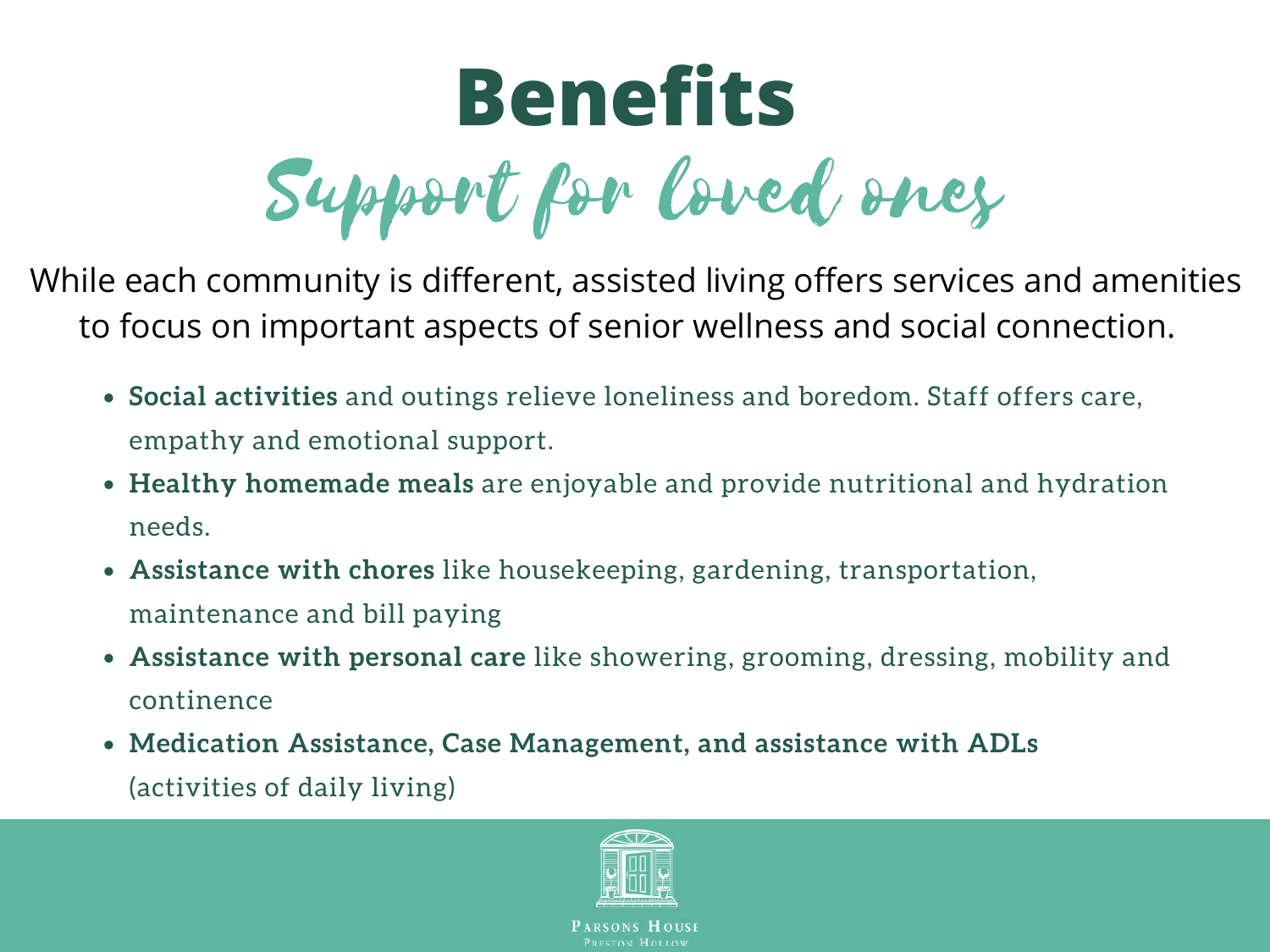## Identify feelings **Emotions**

It is important to understand parents, siblings, spouses and children's emotions with the decision process during this stage of aging.

- **Family members** might feel anger, resentment or guilt they can't take care of their loved one as they had hoped or planned, however, prioritizing their health, safety and care *is* taking good care of them.
- **An aging parent** might feel loss of purpose, be uncomfortable changing family roles, or have issues with their mortality.

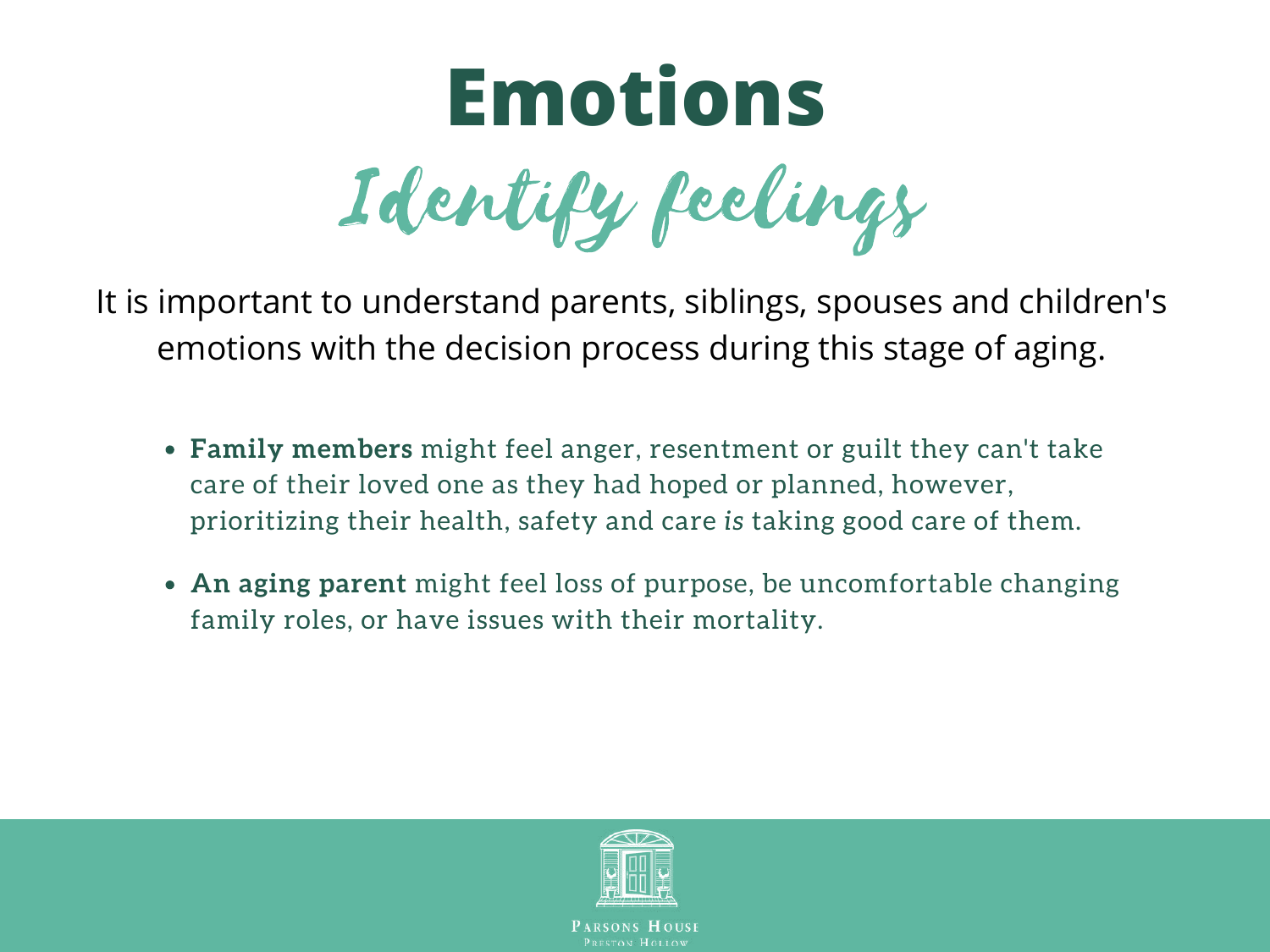Communicate & make a plan **Approach**

Who will be included in making decisions? Is there a need for extra support or professional help?

- **Who's in charge?** Discuss with family members who will make decisions or how to divide responsibilities considering personality and strengths.
- **Review finances** is there a long-term care insurance plan, retirement income, or savings? Understanding care needs will determine cost.
- **Discuss concerns with your loved one** to avoid misunderstandings, respect their independence and provide dignity.
- **Advocate** for your loved one toward a team approach with everyone involved - family and caregivers.
- **Seek help** through friends or family, clergy, licensed counselors or senior living specialists if your family needs guidance and support

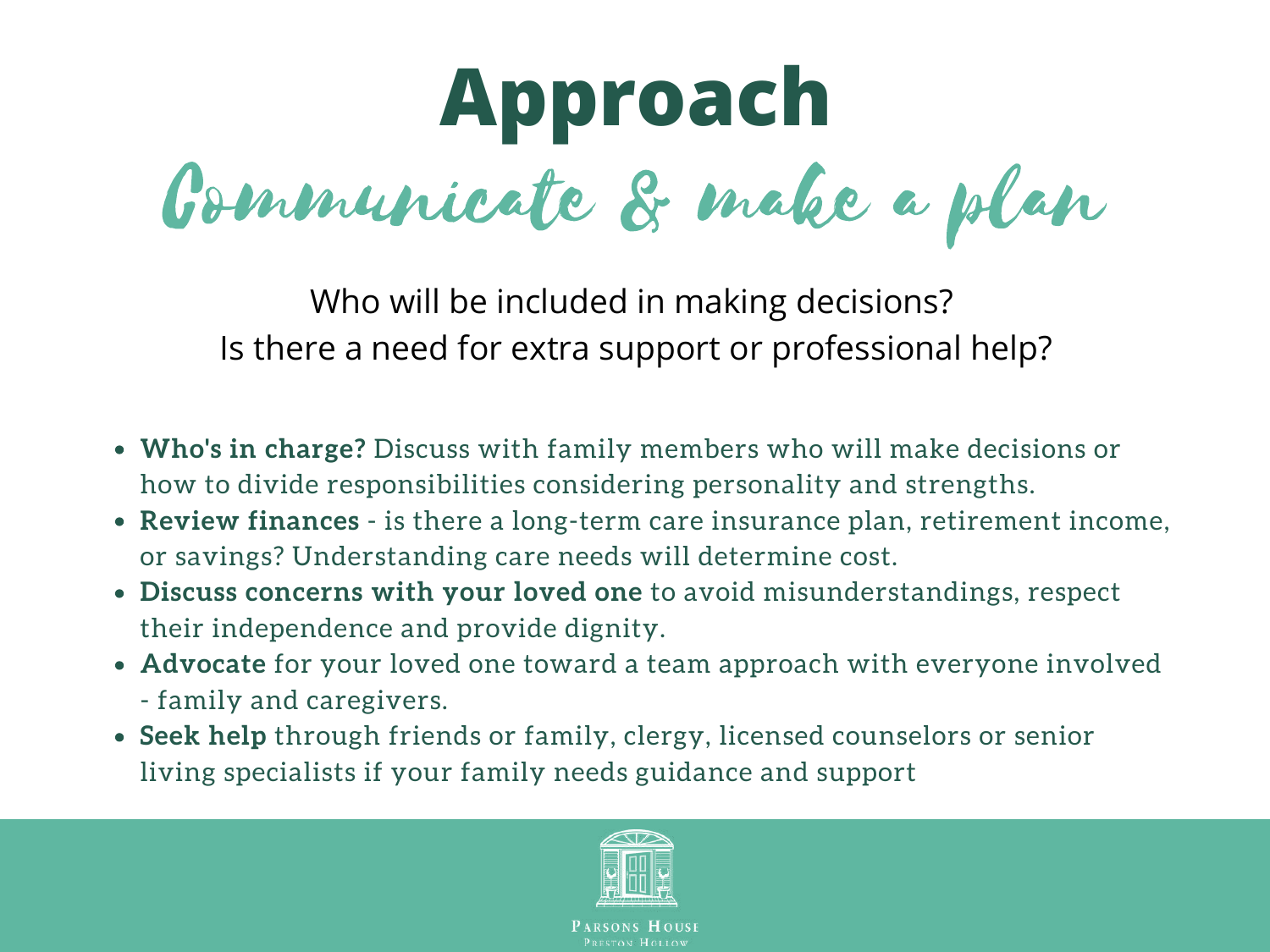## Consider the best option **Evaluate**

Choosing the right facility to meet needs can be a challenge. Here are some considerations:

- Location may be most important in terms of proximity to loved ones or a desire to remain in the same area, and a parent may be more open to the move.
- Size in terms of the number of residents impacts the atmosphere, it's a matter of preference.
- Consider staff-to-resident ratio to ensure a loved one is sufficiently cared for.
- Services beyond amenities and care, are their programs to specialize as the care of a loved one changes - like heart health, or Alzheimer's.

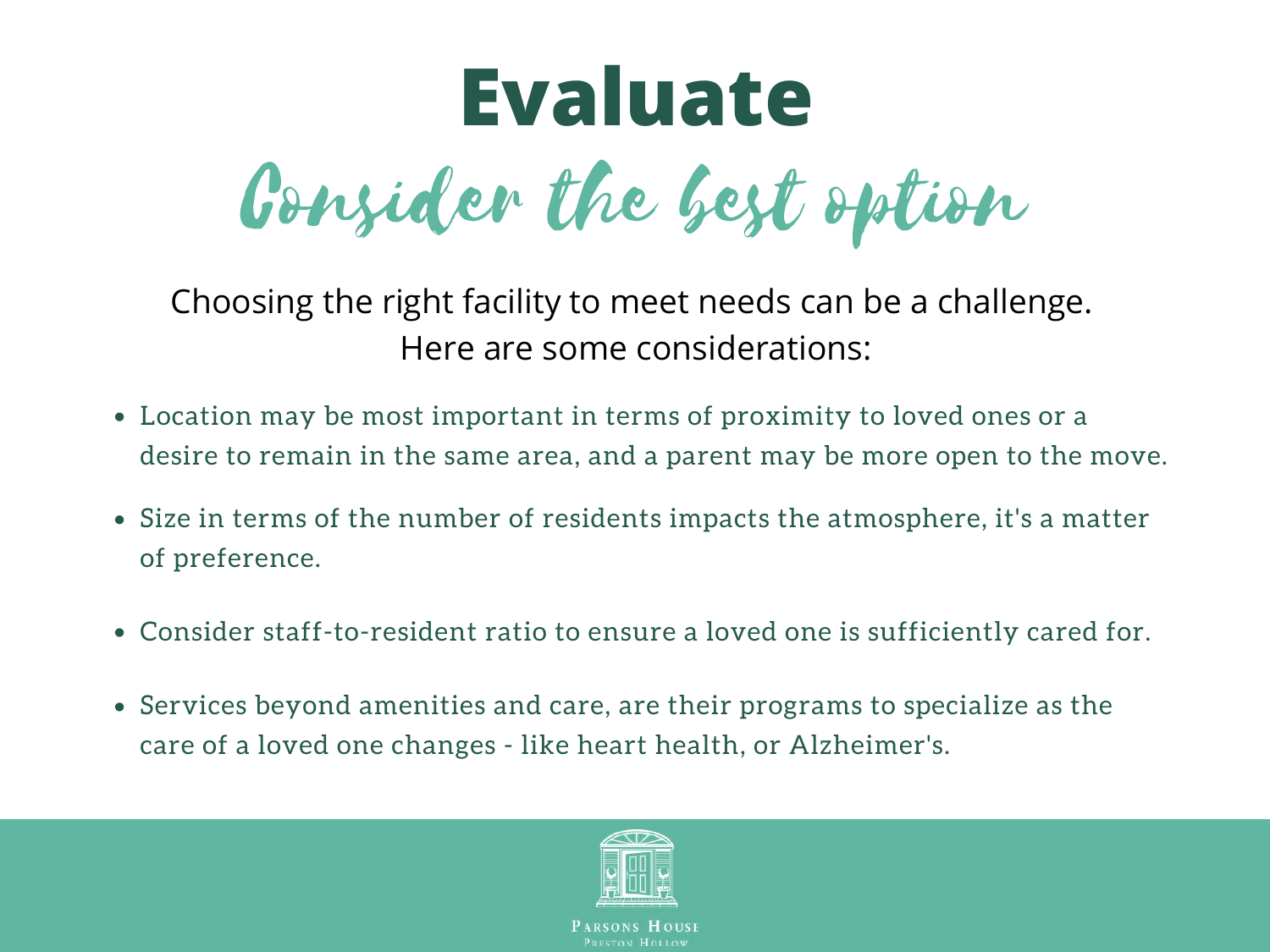

Making decisions can be a challenge when doubts exist about making the right decisions.

- Allow ample time to do research before a crisis situation occurs. Mistakes in care and decision-making occur when caregivers are time-pressured.
- Use your checklist to help narrow your decision.
- Lend extra weight to the community that "feels right". It probably is.
- Read contracts carefully.
- Make the decision.
- Set the move in date.
- Make a plan to visit and call on a regular basis and enjoy your relationship!